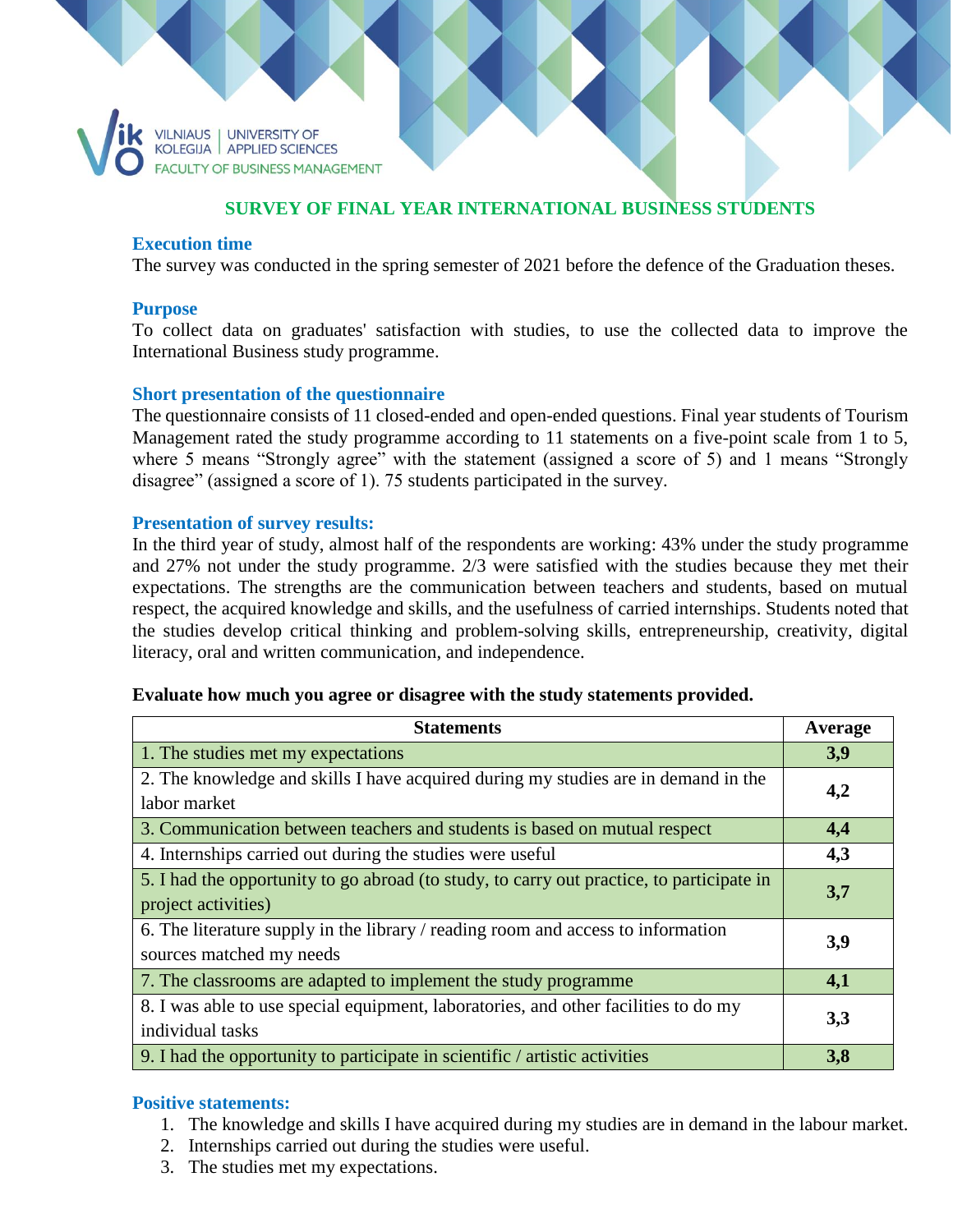

- 4. Communication between teachers and students is based on mutual respect.
- 5. The classrooms are adapted to implement the study programme.
- 6. The literature supply in the library / reading room and access to information sources matched my needs.

## **Points to improve:**

- 1. I was able to use special equipment, laboratories, and other facilities to do my individual tasks (there is a lack of laboratories equipped with the studied subjects, there is a lack of means necessary for organizing practicums and premises adapted for practicums).
- 2. To supplement studies with business organization and investment issues.

## **What skills did you develop while studying?**

| <b>Statements</b>                                                               | Average |
|---------------------------------------------------------------------------------|---------|
| 1. Critical thinking and problem solving                                        | 4,1     |
| 2. Cooperation                                                                  | 4,5     |
| 3. Creativity                                                                   | 4,0     |
| 4. Digital literacy (reliable and critical use of information and communication | 3,9     |
| technologies                                                                    |         |
| 5. Independence                                                                 | 4,4     |
| 6. Effective oral and written communication                                     | 4,1     |
| 7. Career management                                                            | 3,8     |

The respondents stated that their digital literacy, critical thinking, cooperation, creativity and independence were the most developed during the study year.

### **How well are you ready for a professional career after graduation:**

| 1. Enough to work under the acquired education                          | 41 percent |
|-------------------------------------------------------------------------|------------|
| 2. Sufficiently enough to be able to work under the acquired education  | 38 percent |
| 3. Insufficient, the employment will require learning everything        | 12 percent |
| 4. Insufficient, but I do not plan to work under the acquired education | 9 percent  |
| 5. Other (please enter)                                                 |            |

More than half of the respondents stated that they are ready for a professional career after graduation, 12% said they were not prepared enough and would have to learn everything again when they started working and 9 percent said they don't plan to work under the acquired education.

## **Would you recommend your friends/colleagues/acquaintances to choose this study programme?**

| $\vert$ 1. Yes  | 26 percent |
|-----------------|------------|
| 2. Probably yes | 33 percent |
| 3. Probably not | 7 percent  |